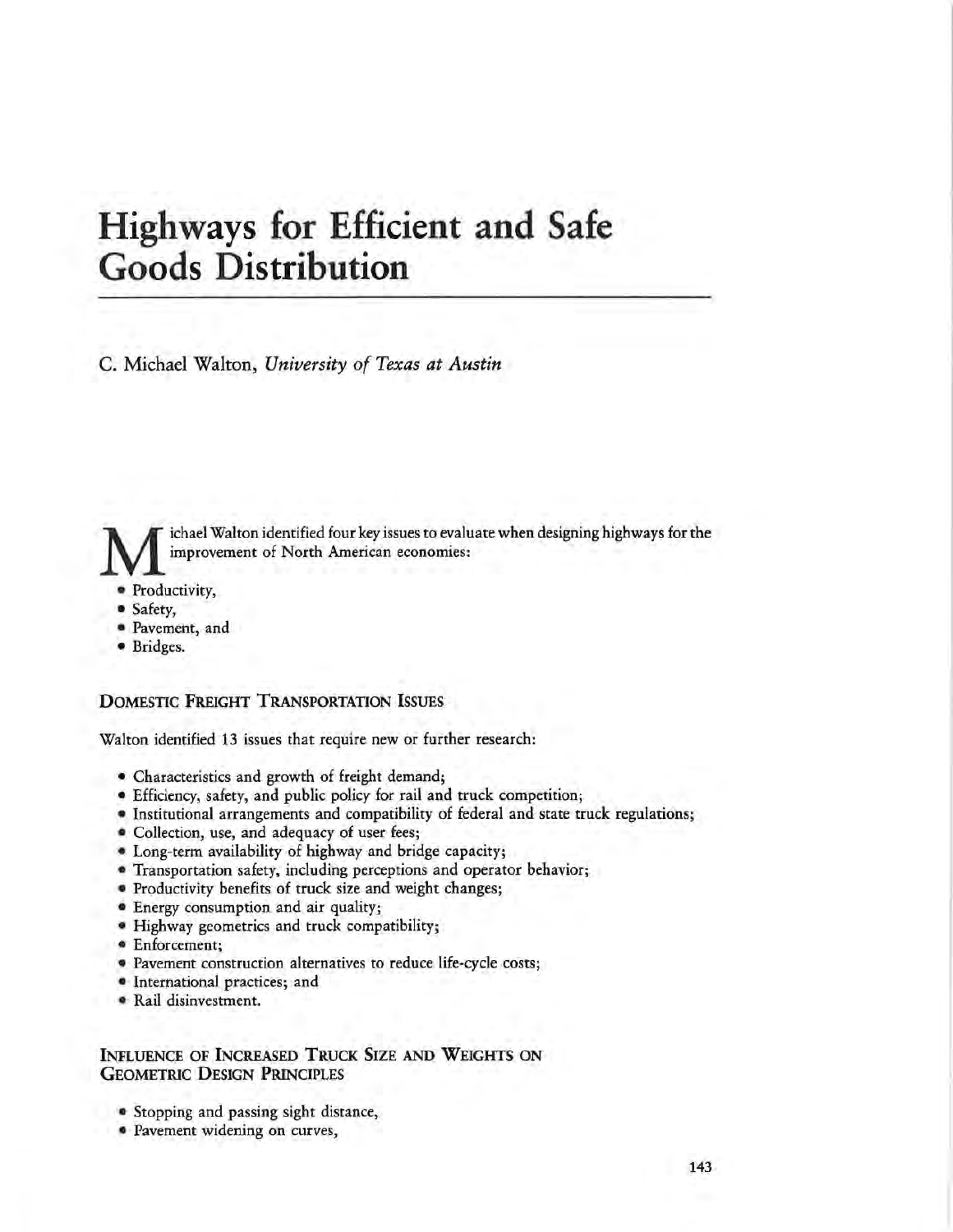- Critical length of grades,
- Lane and shoulder widths,
- Minimum design for sharpest curves,
- Width for turning roadways,
- Sight distance at at-grade intersections, and
- Median openings.

## **OPPORTUNITIES FOR IMPROVING TRUCK SAFETY**

- Equipment specifications, operating practices, and driver training;
- More stringent driver controls;
- Improved truck controllability;
- Upgraded geometric design of highways;

• Dedicated, comprehensive safety management by trucking firms through monitoring and training of drivers, maintaining equipment, employing safety professionals, acquiring accident data, and considering safety versus short-term cost; and

• More effective enforcement of truck safety regulations.

#### **ISSUES**

In the bridge area, the questions are as follows:

- What is the long-term capacity of the highway and bridge system?
- What is the quality of data on bridge conditions?
- Are bridge posting and design practices too conservative?
- Are larger trucks eroding safety margins?

• Does conservatism in design hide a reserve of unused load-carrying capacity in bridge systems?

• Could estimated replacement costs be reduced by better screening for actual capacity?

### **VISION OF INTELLIGENT VEHICLE-HIGHWAY SYSTEMS**

Commercial vehicles operate on North American highway systems with the same ease as passenger vehicles while ensuring regulatory compliance and user safety.

## GOALS OF INTELLIGENT VEHICLE-HIGHWAY SYSTEMS

• Benefit North American industry through increased productivity for commercial vehicle operations,

- Increase efficiency for government,
- Improve traffic safety and highway operations,
- Continue technology development and implementation, and
- Enhance industry and government partnering.

#### **SAFETY**

- Real-time driver and vehicle safety monitoring,
- Hazardous materials tracking,
- Site-specific highway warning systems, and
- Automatic mayday capability.

-... ...